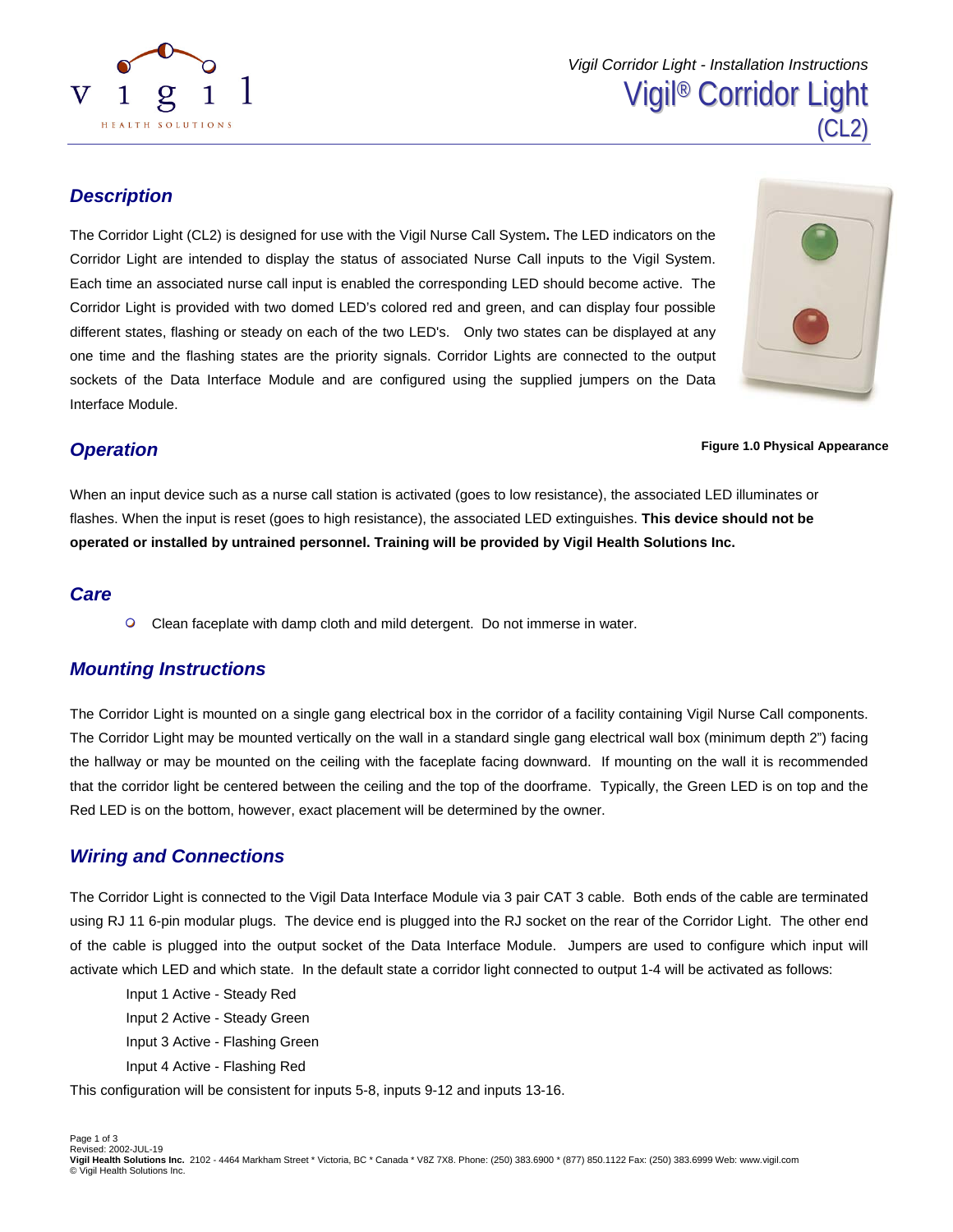#### *Installation Instructions*

The installation instructions must be closely followed to ensure that the user will achieve optimal use of the system. Vigil Health Solutions Inc. will make available on request electrical diagrams, floor plans and/or descriptions pertaining to the installation.

- 1. Terminate both ends of the 3 pair CAT 3 cable using RJ 11 6-pin modular plugs as shown in Figure 2. The connection between the corridor light and Data Interface Module is straight through.
- 2. Plug the device end of the cable into the socket on the back of the corridor light.
- 3. Remove the surrounding faceplate to view mounting screws and mounting holes.
- 4. Mount the corridor light in a single gang wall box with supplied screws.
- 5. Snap the surrounding faceplate back on.
- 6. Plug the other end of the cable into the appropriate output socket of the Data Interface Module. Ensure the cable is labelled with the correct socket number.



# *Testing Instructions*

Test the Corridor Light using the Vigil System Test Unit and a nurse call station with connection cable.

- 1. Connect the Vigil System Test Unit to the Data Interface Module (DIM) connected to the Call Station you are testing. Ensure the DIM is not connected to the network.
- 2. Set the TEST MODE switch on the Test Unit to TX (transmit). Set the address switches on the System Test Unit to match the DIM address. See the *Vigil System Test Unit Operator's Manual* for full instructions on using the System Test Unit.
- 3. Turn the INTERNAL BATTERY switch to the ON position.
- 4. Plug the nurse call station into the first input relating to that output. For example, if the corridor light is connected to output 1-4 plug the nurse call station into input 1.
- 5. Activate the nurse call station and observe the corridor light. In the default state the red LED should illuminate and appear steady. Deactivate the nurse call station and ensure the LED on the corridor light extinguishes.
- 6. Plug the nurse call station into the next input. In the default state the green LED should illuminate and appear steady. Deactivate the nurse call station and ensure the LED on the corridor light extinguishes.
- 7. Repeat for the remaining inputs.